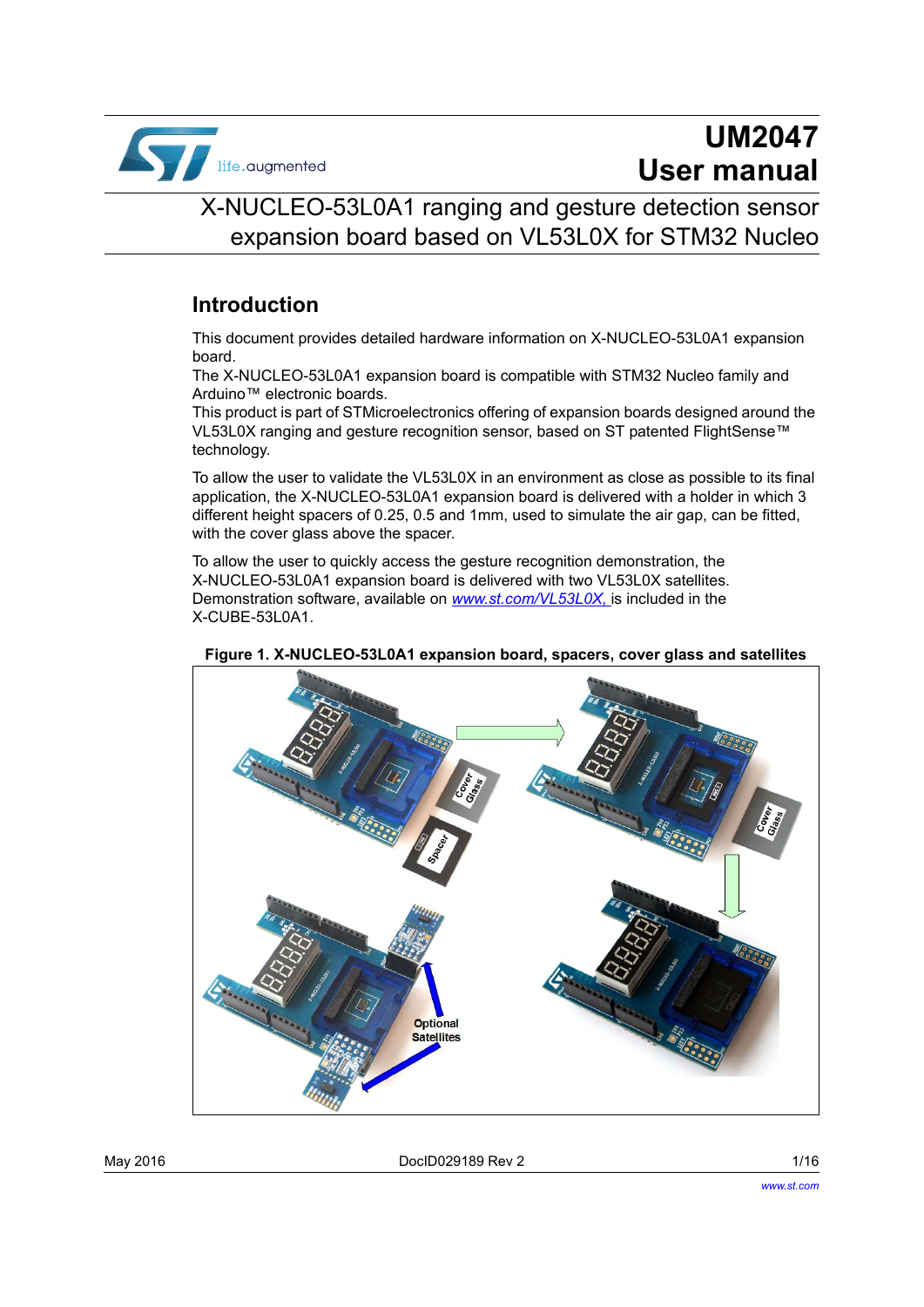# **Contents**

| 1                |                                    |       |  |  |  |  |  |  |  |
|------------------|------------------------------------|-------|--|--|--|--|--|--|--|
| $\overline{2}$   |                                    |       |  |  |  |  |  |  |  |
| 3                | X-NUCLEO-53L0A1 expansion board  4 |       |  |  |  |  |  |  |  |
|                  | 3.1                                |       |  |  |  |  |  |  |  |
|                  | 3.2                                |       |  |  |  |  |  |  |  |
|                  |                                    | 3.2.1 |  |  |  |  |  |  |  |
|                  |                                    | 3.2.2 |  |  |  |  |  |  |  |
|                  | 3.3                                |       |  |  |  |  |  |  |  |
|                  | 3.4                                |       |  |  |  |  |  |  |  |
| $\boldsymbol{4}$ |                                    |       |  |  |  |  |  |  |  |
| 5                |                                    |       |  |  |  |  |  |  |  |
|                  | 5.1                                |       |  |  |  |  |  |  |  |
|                  | 5.2                                |       |  |  |  |  |  |  |  |
| 6                |                                    |       |  |  |  |  |  |  |  |

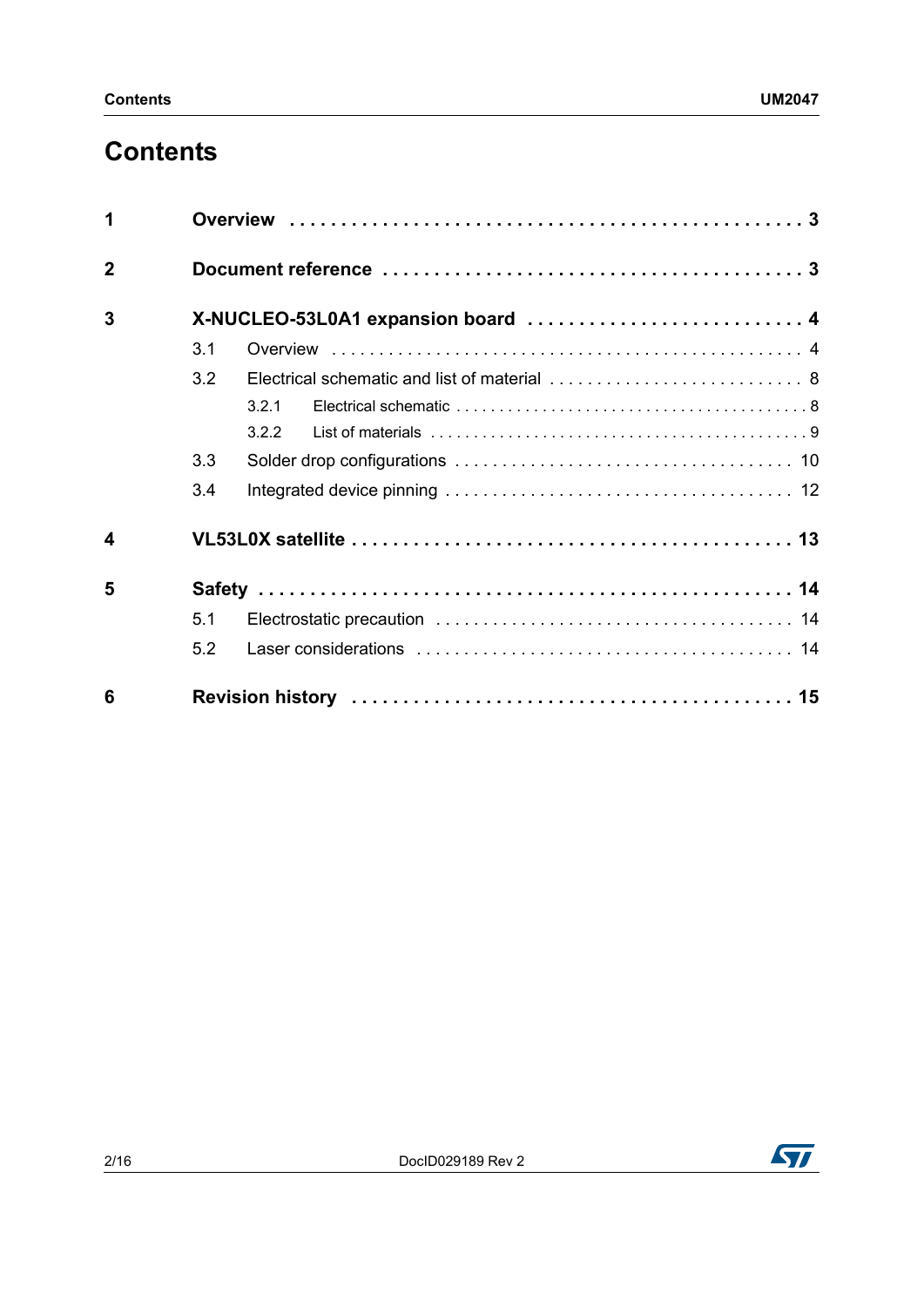## <span id="page-2-0"></span>**1 Overview**

The X-NUCLEO-53L0A1 expansion board features the VL53L0X ranging and gesture recognition sensor, based on ST's FlightSense™, Time-of-Flight technology. It is compatible with the STM32 Nucleo board family, and with the Arduino UNO R3 connector layout.

Several ST expansion boards can be superposed through the Arduino connectors, which allows, for example, to develop VL53L0X applications with Bluetooth or Wi-Fi interface.

The X-NUCLEO-53L0A1 expansion board is delivered with:

- Three spacers of 0.25, 0.5 and 1 mm height, used to simulate different airgap between the VL53L0X and the cover glass
- A cover glass to simulate the integration of the VL53L0X into the customer's final product.
- Two VL53L0X satellites, which can be plugged onto the X-NUCLEO-53L0A1 expansion board or connected through flying wires to the X-NUCLEO-53L0A1 expansion board.
- Two 10 pin connectors to enable customer to connect the two satellites onto the X-NUCLEO-53L0A1 expansion board.

*Note: The VL53L0X is delivered with a liner, in order to prevent potential foreign material to penetrate inside the modules holes during assembly process. It must be removed at the latest possible step during final assembly, and anyway before module calibration.*

#### **Table 1. Ordering information**

| Ordering code   | <b>Description</b>                                                                    |
|-----------------|---------------------------------------------------------------------------------------|
| X-NUCLEO-53L0A1 | Expansion board for STM32 Nucleo board family - Spacers and glass - two<br>satellites |

# <span id="page-2-1"></span>**2 Document reference**

#### **Table 2. Document references**

<span id="page-2-2"></span>

| <b>Description</b>                                                                                  | <b>DocID</b> |
|-----------------------------------------------------------------------------------------------------|--------------|
| VL53L0X data brief                                                                                  | DB2846       |
| X-NUCLEO-53L0A1 expansion board data brief                                                          | DB2901       |
| P-NUCLEO-53L0A1 pack data brief                                                                     | DB2905       |
| X-CUBE-53L0A1 data brief                                                                            | DB2902       |
| Getting started with VL53L0X ranging, gesture detection sensor software<br>expansion for STM32Cube. | UM2046       |

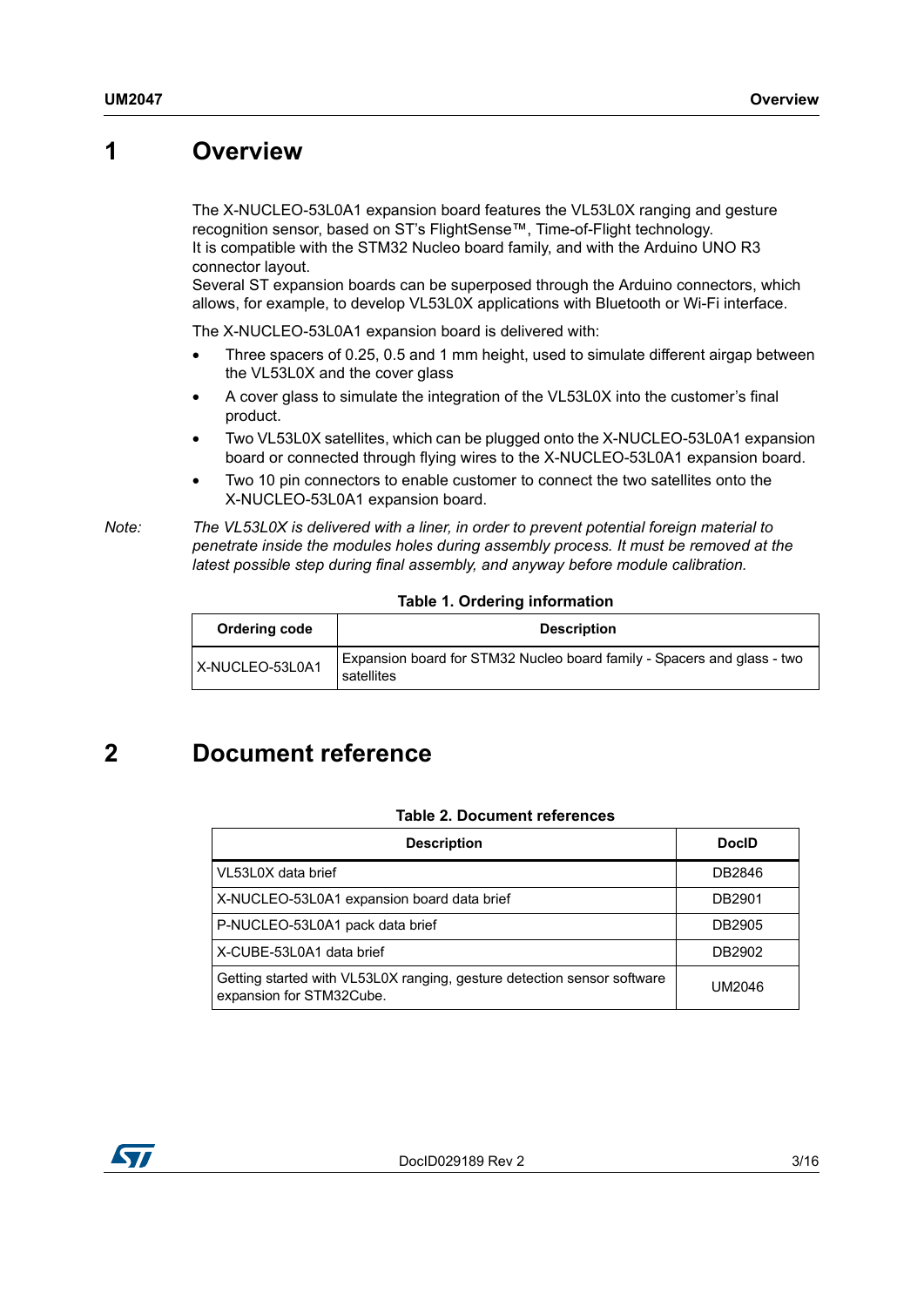# <span id="page-3-0"></span>**3 X-NUCLEO-53L0A1 expansion board**

This section describes the X-NUCLEO-53L0A1 expansion board features and provides information which could be useful for understanding the electrical characteristics.





### <span id="page-3-1"></span>**3.1 Overview**

The board allows the user to test the VL53L0X functionality, to program it and to understand how to develop an application using VL53L0X. It integrates:

- a 2.8V regulator to supply the VL53L0X.
- level translators to adapt the I/O level to the micro controller main board.
- a 4-Digit display to render the range value in mm
- Arduino UNO R3 connectors
- optional VL53L0X satellite connectors
- solder drops to allow different configurations of the expansion board

4/16 DocID029189 Rev 2

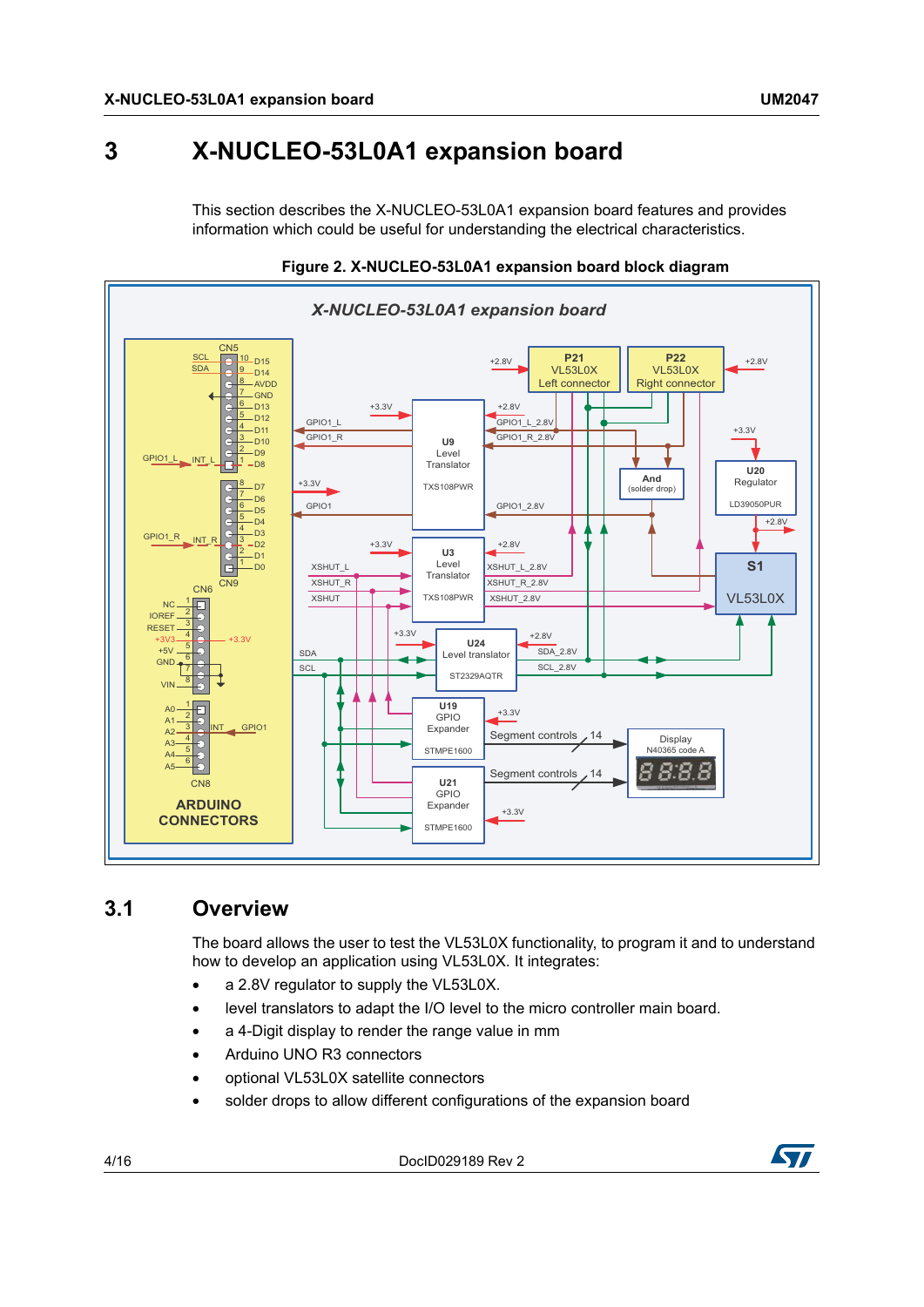It is fundamental to program a micro-controller to control the VL53L0X through the I2C bus and drive the 4-digit display on board. Application software and examples of C-ANSI source code are available on *www.st.com/VL53L0X*.

The X-NUCLEO-53L0A1 expansion board and STM32 Nucleo are connected through Arduino compatible connectors CN5, CN6, CN8 and CN9 as shown in *[Figure 3](#page-4-0)* and described in *[Table 3](#page-5-0)* and *[Table 4](#page-6-0)*.

<span id="page-4-0"></span>The Arduino connectors on STM32 Nucleo board support Arduino Uno Revision 3.



**Figure 3. X-NUCLEO-53L0A1 expansion board Arduino connector layout**

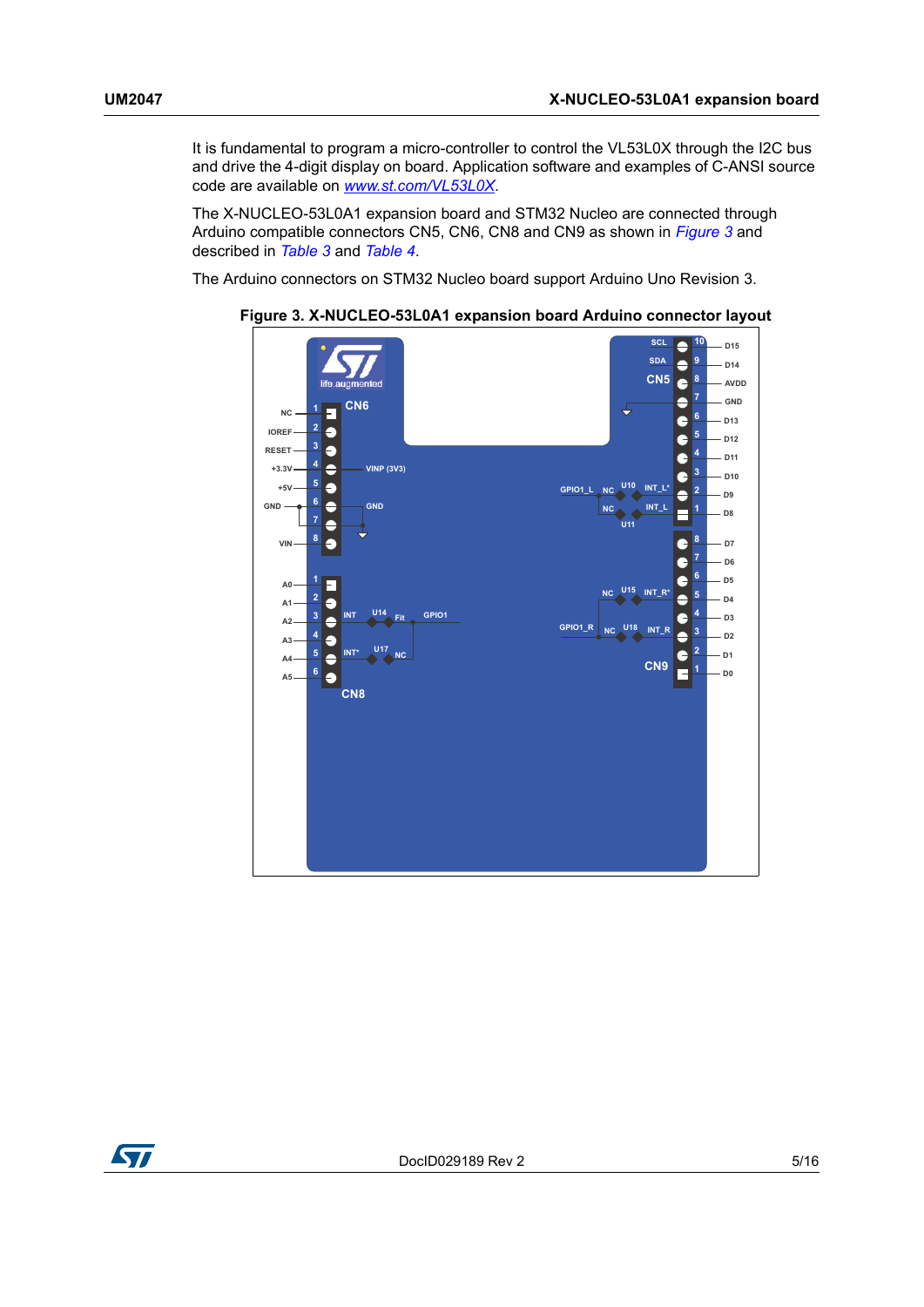<span id="page-5-0"></span>

| <b>CN Nb</b> | VL53L0X<br>board | <b>Pin Nb</b>  | Pin name   | <b>MCU pin</b>  | X-NUCLEO-53L0A1<br>expansion board function                                      |
|--------------|------------------|----------------|------------|-----------------|----------------------------------------------------------------------------------|
|              |                  | 1              | <b>NC</b>  | <b>NC</b>       |                                                                                  |
|              |                  | $\overline{2}$ | <b>NC</b>  | <b>IOREF</b>    | Not used                                                                         |
|              |                  | 3              | <b>NC</b>  | <b>RESET</b>    | Not used                                                                         |
| CN6 Power    | Power            | 4              | $+3V3$     | $+3V3$          | 3.3V supply                                                                      |
|              |                  | 5              | <b>NC</b>  | $+5V$           | Not used                                                                         |
|              | Gnd              | 6              | Gnd        | Gnd             | Gnd                                                                              |
|              | Gnd              | 7              | Gnd        | Gnd             | Gnd                                                                              |
|              |                  | 8              | <b>NC</b>  | <b>VIN</b>      | Not used                                                                         |
| CN8 Analog   |                  | 1              | <b>NC</b>  | PA <sub>0</sub> | Not used                                                                         |
|              |                  | $\overline{2}$ | NC         | PA <sub>1</sub> | Not used                                                                         |
|              | GPIO1            | 3              | <b>INT</b> | PA4             | Interrupt signal from VL53L0X<br>on board soldered device                        |
|              |                  | 4              | <b>NC</b>  | PB <sub>0</sub> | Not used                                                                         |
|              | GPIO1            | 5              | INT*       | $PC1^{(1)}$     | By default not used<br>Interrupt signal from VL53L0X<br>on board soldered device |
|              |                  | 6              | <b>NC</b>  | PC <sub>0</sub> | Not used                                                                         |

1. Depends on STM32 Nucleo board solder bridges, see details in *[Section 3.3: Solder drop configurations](#page-9-0)*. These interrupt signals are duplicated, but not used. This offers hardware connection flexibility in case of conflict on MCU interface management when expansion board is used superposed with other expansion boards. In this case remove solder drop from the used interrupt and instead fit the solder drop in "N.C".

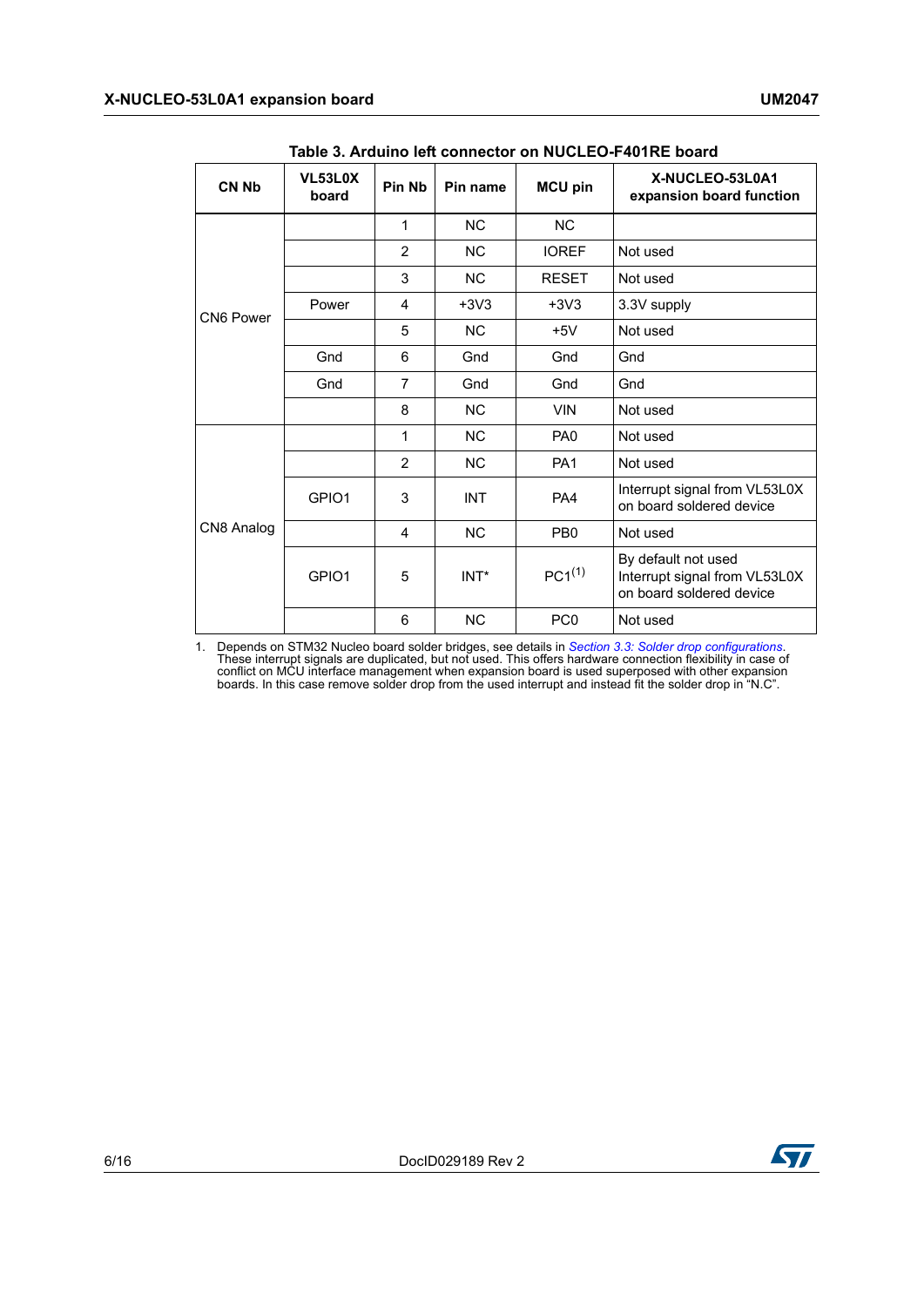<span id="page-6-0"></span>

| <b>CN Nb</b> | VL53L0X<br>board | Pin Nb         | Pin name        | <b>MCU pin</b>  | X-NUCLEO-53L0A1 expansion board<br>function                                                           |
|--------------|------------------|----------------|-----------------|-----------------|-------------------------------------------------------------------------------------------------------|
|              | <b>SCL</b>       | 10             | D <sub>15</sub> | PB <sub>8</sub> | I2C1 SCL                                                                                              |
|              | <b>SDA</b>       | 9              | D <sub>14</sub> | PB <sub>9</sub> | I2C1 SDA                                                                                              |
|              |                  | 8              | <b>NC</b>       | <b>AVDD</b>     | Not used                                                                                              |
|              | Gnd              | 7              | Gnd             | Gnd             | Gnd                                                                                                   |
|              |                  | 6              | INT L           | PA <sub>5</sub> | Not used                                                                                              |
|              |                  | 5              | <b>NC</b>       | PA6             | Not used                                                                                              |
| CN5 Digital  |                  | 4              | <b>NC</b>       | PA7             | Not used                                                                                              |
|              |                  | 3              | <b>NC</b>       | PB <sub>6</sub> | Not used                                                                                              |
|              | GPIO1 L          | $\overline{2}$ | $INT_L^*$       | PC7             | By default not used<br>Interrupt signal from optional VL53L0X<br>left satellite board <sup>(1)</sup>  |
|              | GPIO1 L          | 1              | INT L           | PA <sub>9</sub> | By default not used<br>Interrupt signal from optional VL53L0X<br>left satellite board $(1)$           |
|              |                  | 8              | <b>NC</b>       | PA <sub>8</sub> | Not used                                                                                              |
|              |                  | $\overline{7}$ | <b>NC</b>       | <b>PB10</b>     | Not used                                                                                              |
|              |                  | 6              | <b>NC</b>       | PB <sub>4</sub> | Not used                                                                                              |
| CN9 Digital  | GPIO1 R          | 5              | INT R*          | PB <sub>5</sub> | By default not used<br>Interrupt signal from optional VL53L0X<br>right satellite board <sup>(1)</sup> |
|              |                  | 4              | <b>NC</b>       | PB <sub>3</sub> | Not used                                                                                              |
|              | GPIO1 R          | 3              | INT R           | <b>PA10</b>     | By default not used<br>Interrupt signal from optional VL53L0X<br>right satellite board <sup>(1)</sup> |
|              |                  | $\overline{2}$ | <b>NC</b>       | PA <sub>2</sub> | Not used                                                                                              |
|              |                  | 1              | <b>NC</b>       | PA <sub>3</sub> | Not used                                                                                              |

**Table 4. Arduino right connector on NUCLEO-F401RE board**

<span id="page-6-1"></span>1. These interrupt signals are duplicated, but not used by default, this offers hardware connection of the satellite board VL53L0X interrupt signals and flexibility in case of conflict on MCU interface management when expansion board is used superposed with other expansion boards. In this case select, through a solder drop, the MCU port which is free.

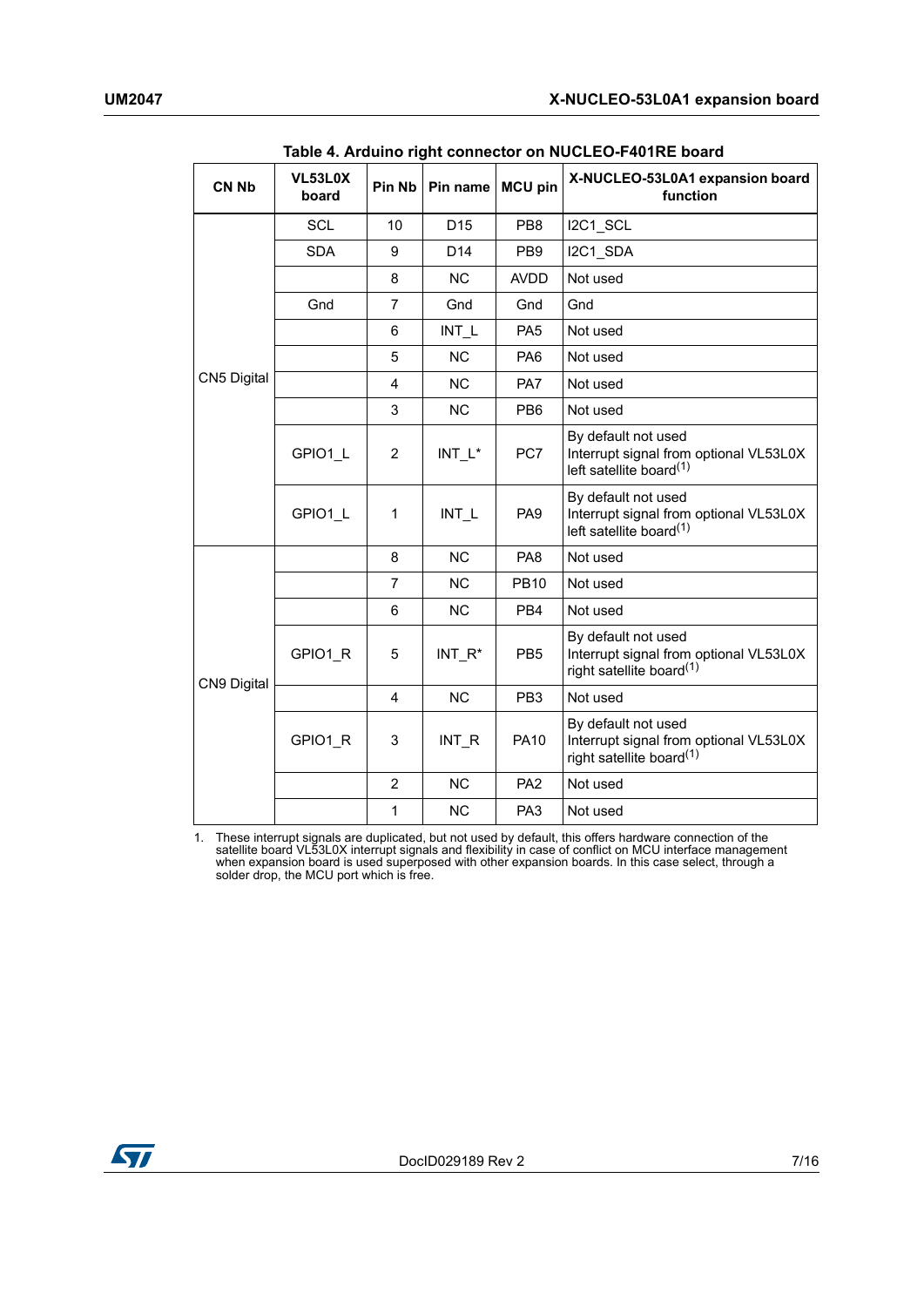### <span id="page-7-1"></span><span id="page-7-0"></span>**3.2.1 Electrical schematic**



**Figure 4. X-NUCLEO-53L0A1 board schematic**



8/16 DocID029189 Rev 2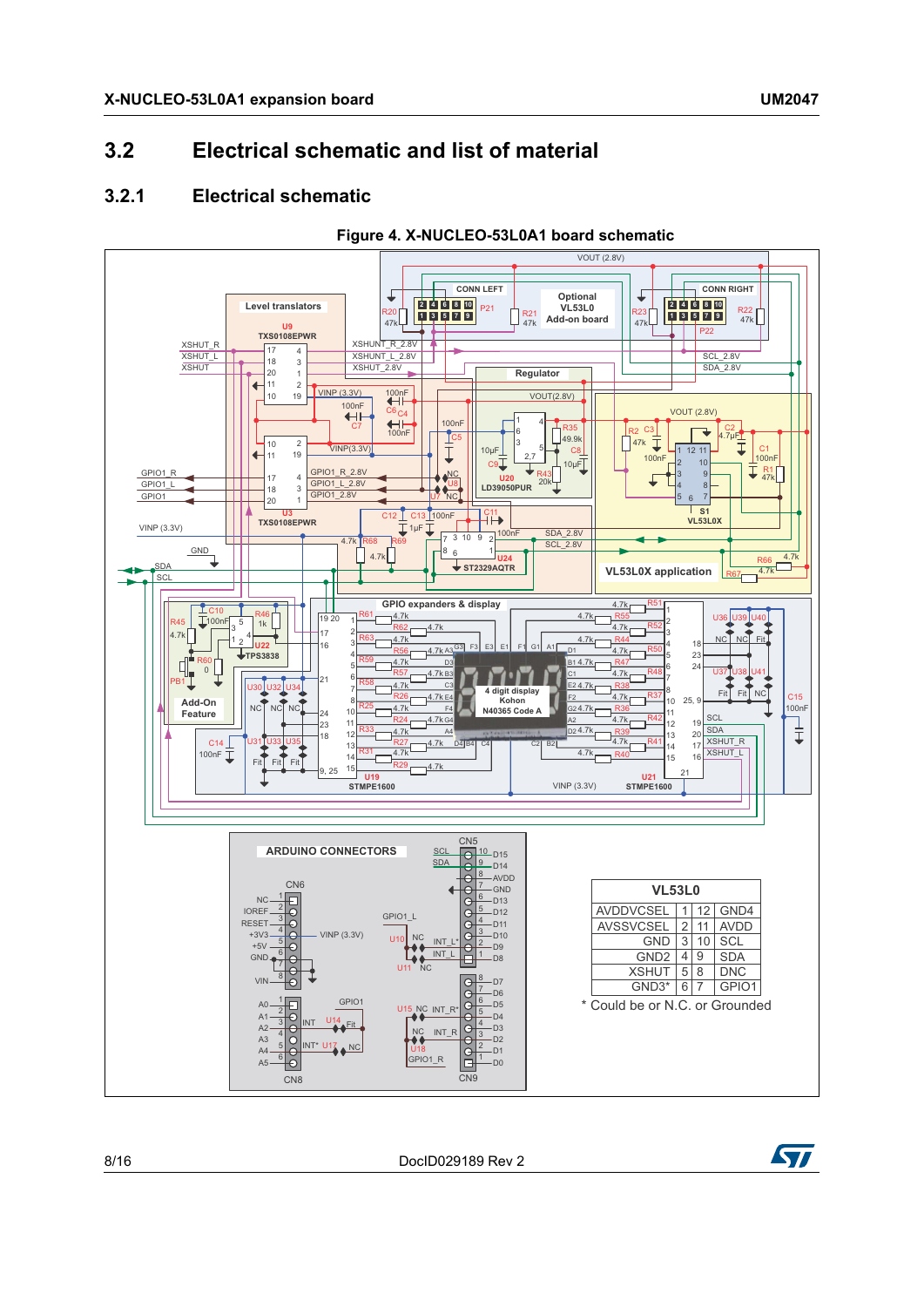### <span id="page-8-0"></span>**3.2.2 List of materials**

| <b>Components</b>                         | <b>Value</b>       | ומטופ ט. בואג טו ווומנפוומופ<br><b>Reference</b> | <b>Supplier</b> | <b>Comments</b>                                   |  |
|-------------------------------------------|--------------------|--------------------------------------------------|-----------------|---------------------------------------------------|--|
| <b>VL53L0X</b> application                |                    |                                                  |                 |                                                   |  |
| C1, C3                                    | 100nF              | X <sub>5</sub> R                                 |                 | Supply voltage decoupling                         |  |
| C <sub>2</sub>                            | $4.7 \mu F$        | X5R - 6.3V                                       |                 | Supply voltage decoupling                         |  |
| R1                                        | 47k                |                                                  |                 | Interrupt output pull-up                          |  |
| R2                                        | 47k                |                                                  |                 | Reset input pull-up                               |  |
| R66, R67                                  | 4.7k               |                                                  |                 | SDA and SCL line pull-up at 2.8V                  |  |
| S <sub>1</sub>                            |                    | VL53L0X                                          | <b>ST</b>       | Ranging and gesture recognition<br>device         |  |
| <b>VL53L0X Satellite board interfaces</b> |                    |                                                  |                 |                                                   |  |
| R <sub>20</sub>                           | 47k                |                                                  |                 | Left satellite board interrupt<br>output pull-up  |  |
| R <sub>21</sub>                           | 47k                |                                                  |                 | Left satellite board reset input<br>pull-up       |  |
| R <sub>22</sub>                           | 47 <sub>k</sub>    |                                                  |                 | Right satellite board reset input<br>pull-up      |  |
| R <sub>23</sub>                           | 47 <sub>k</sub>    |                                                  |                 | Right satellite board interrupt<br>output pull-up |  |
| 2.8V regulator application                |                    |                                                  |                 |                                                   |  |
| C <sub>8</sub>                            | $10\mu F$          | X5R - 6.3V                                       |                 | Output voltage decoupling                         |  |
| C <sub>9</sub>                            | $10\mu F$          | X5R - 6.3V                                       |                 | Input voltage decoupling                          |  |
| <b>R35</b>                                | 49.9k              |                                                  |                 | Feedback resistor bridge to set                   |  |
| R43                                       | 20 <sub>k</sub>    |                                                  |                 | the output voltage to 2.8V                        |  |
| U20                                       |                    | LD39050PUR                                       | <b>ST</b>       | Output programmable regulator                     |  |
| Level translator application              |                    |                                                  |                 |                                                   |  |
| C4, C6, C11                               | 100 <sub>n</sub> F |                                                  |                 | 2.8V decoupling capacitor                         |  |
| C5, C7, C13                               | 100nF              |                                                  |                 | 3.3V decoupling capacitor                         |  |
| C <sub>12</sub>                           | $1\mu F$           | X5R - 6.3V                                       |                 |                                                   |  |
| R68, R69                                  | 4.7k               |                                                  |                 | SDA and SCL line pull-up at 3.3V                  |  |
| U3, U9                                    |                    | <b>TXS0108PWR</b>                                | TI              | For all signals except I2C<br>interface           |  |
| U24                                       |                    | ST2329AQTR                                       | <b>ST</b>       | For I2C interface                                 |  |
| <b>Add-on feature</b>                     |                    |                                                  |                 |                                                   |  |
| C10                                       | 100nF              |                                                  |                 | Supply decoupling capacitor                       |  |
| R45                                       | 4.7k               |                                                  |                 | Push-button pull-up                               |  |
| R46                                       | 1k                 |                                                  |                 | Output pull-up                                    |  |

#### **Table 5. List of materials**

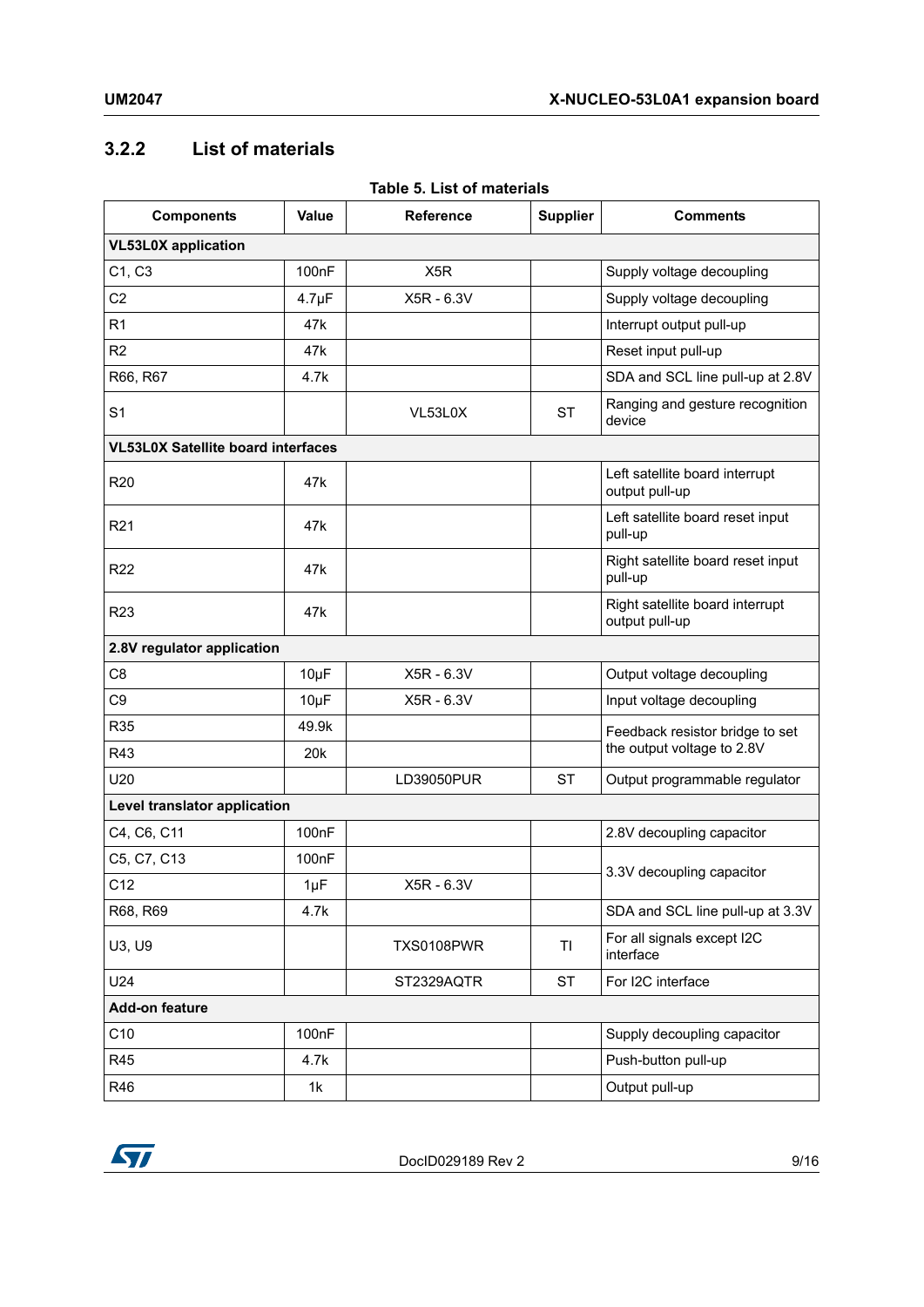| <b>Components</b>                                                                                                                                         | Value                                                   | <b>Reference</b> | <b>Supplier</b> | <b>Comments</b>                                                               |  |  |
|-----------------------------------------------------------------------------------------------------------------------------------------------------------|---------------------------------------------------------|------------------|-----------------|-------------------------------------------------------------------------------|--|--|
| R <sub>60</sub>                                                                                                                                           | 0                                                       |                  |                 | Delay time setting (def = $10ms$ )                                            |  |  |
| PB <sub>1</sub>                                                                                                                                           |                                                         |                  |                 | Push-button                                                                   |  |  |
| U22                                                                                                                                                       |                                                         | TPS3838K33       | ΤI              | Supervisory circuit                                                           |  |  |
|                                                                                                                                                           | GPIO expander and 4 digit-7 segment display application |                  |                 |                                                                               |  |  |
| C <sub>14</sub> , C <sub>15</sub>                                                                                                                         | 100 <sub>n</sub> F                                      |                  |                 | Supply decoupling capacitor                                                   |  |  |
| DISPLAY1                                                                                                                                                  |                                                         | KHN40365AG1D     | Kohon           |                                                                               |  |  |
| R24, R25, R26, R27, R29,<br>R31, R33, R36, R37, R38,<br>R39, R40, R41, R42, R44,<br>R47, R48, R50, R51, R52,<br>R55, R56, R57, R58, R59,<br>R61, R62, R63 | 470                                                     |                  |                 | Segment current setting                                                       |  |  |
| U19, U21                                                                                                                                                  |                                                         | STMPE1600        | <b>ST</b>       | GPIO expander for VL53L0X<br>XSHUT signals and<br>4 digit / 7 segment display |  |  |

**Table 5. List of materials (continued)**

### <span id="page-9-0"></span>**3.3 Solder drop configurations**

Solder drops allow the following configurations for X-NUCLEO-53L0A1 boards:

- In case the developer wants to do an application with several expansion boards superposed and:
	- there is a conflict on microcontroller port allocation, the GPIO1 can be outputted on CN8/A4 (U17 fitted) of the Arduino connector. The default configuration is GPIO1 is outputted on CN8/A2 (U14 fitted) of the Arduino connector.
	- there is a conflict on I2C addresses, the addresses of the STMPE1600 can be modified.(default addresses A2,A1,A0: 000 and 001).
- In case the developer wants to connect satellites (see *[Figure 5](#page-10-0)*):
	- the VL53L0X interrupt of the left satellite board can be outputted on CN5/D9 (U10 fitted) or CN5/D8 (U11 fitted) of the Arduino connector. By default U10 and U11 are not fitted.
	- the VL53L0X interrupt of the right satellite board can be outputted on CN9/D4 (U15 fitted) or CN9/D2 (U18 fitted) of the Arduino connector. By default U15 and U18 are not fitted.
	- the VL53L0X interrupts of left and right satellite boards, GPIO1\_L and GPIO1\_R, can be shared with the VL53L0X interrupt on the main board, GPIO1, by fitting U7 and U8 solder drops. By default U7 and U8 are not fitted.

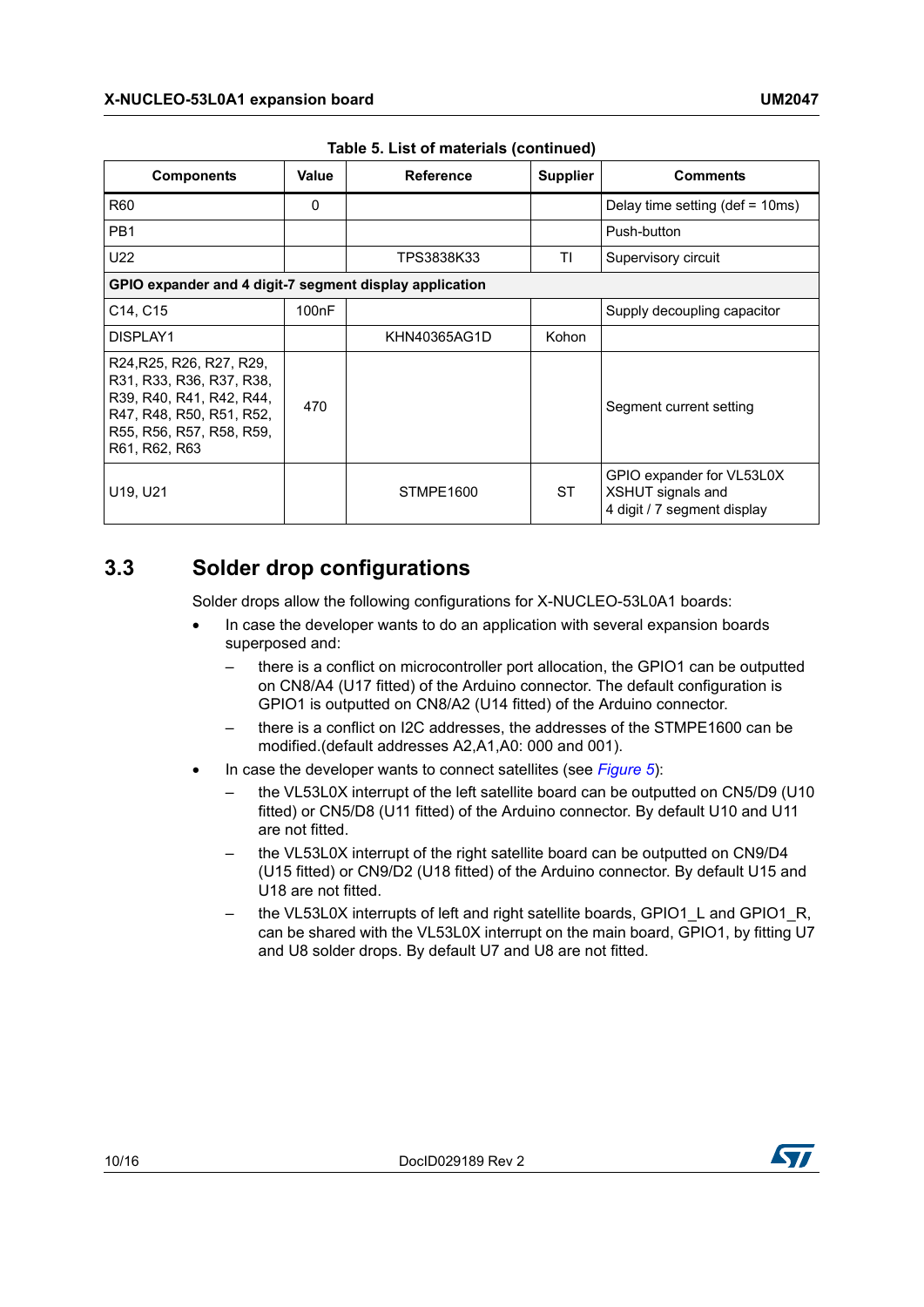<span id="page-10-0"></span>

|                                          | <br>PCR000669-2<br>Rev<br>UR 12<br>16 IZ<br>安德安布森<br>Bie<br>E<br>р<br>e<br>ဥ<br>2<br>126<br>×<br>e                                     |
|------------------------------------------|----------------------------------------------------------------------------------------------------------------------------------------|
|                                          |                                                                                                                                        |
| GPIO1_L<br>Configuration                 | M<br>DU <sub>10</sub><br>Q<br>U <sub>21</sub>                                                                                          |
| GPIO1_R                                  | ക<br>$D$ U15<br><b>P25</b>                                                                                                             |
| Configuration                            | GPIO1<br>P26 U14(<br>U.<br><b>GN</b><br><b>GND</b><br>≧βV3                                                                             |
|                                          | Configuration<br>P <sub>12</sub><br><b>U17</b><br>$\binom{36}{10}$ $\frac{138}{10}$<br>U39<br>122                                      |
|                                          | <b>U360</b><br><b>U37</b><br>U1Z<br>a<br><b>P14</b><br>$\sum_{n=0}^{30}$ U50<br>臣<br><b>P13</b><br>нш<br>မ္မွစ္တာ<br><b>invor-coon</b> |
|                                          | $\n  1\n  1\n  1\n  1\n  1\n  1\n  1\n  1\n  1\n  1\n  1\n  1\n  1\n  1\n  1\n  1\n  1\n  1\n  1\n  1\n  1\n  1\n  1\n  1\n  $         |
| GPIO1_R and GPIO1_L<br>shared with GPIO1 | P <sub>19</sub><br>P <sub>5</sub><br>P <sub>3</sub><br>ន<br>U8<br><b>222</b><br>$\frac{15}{16(9)}$                                     |
|                                          | R <sub>23</sub><br><b>P17 P20</b>                                                                                                      |

**Figure 5. Interrupt configurations**

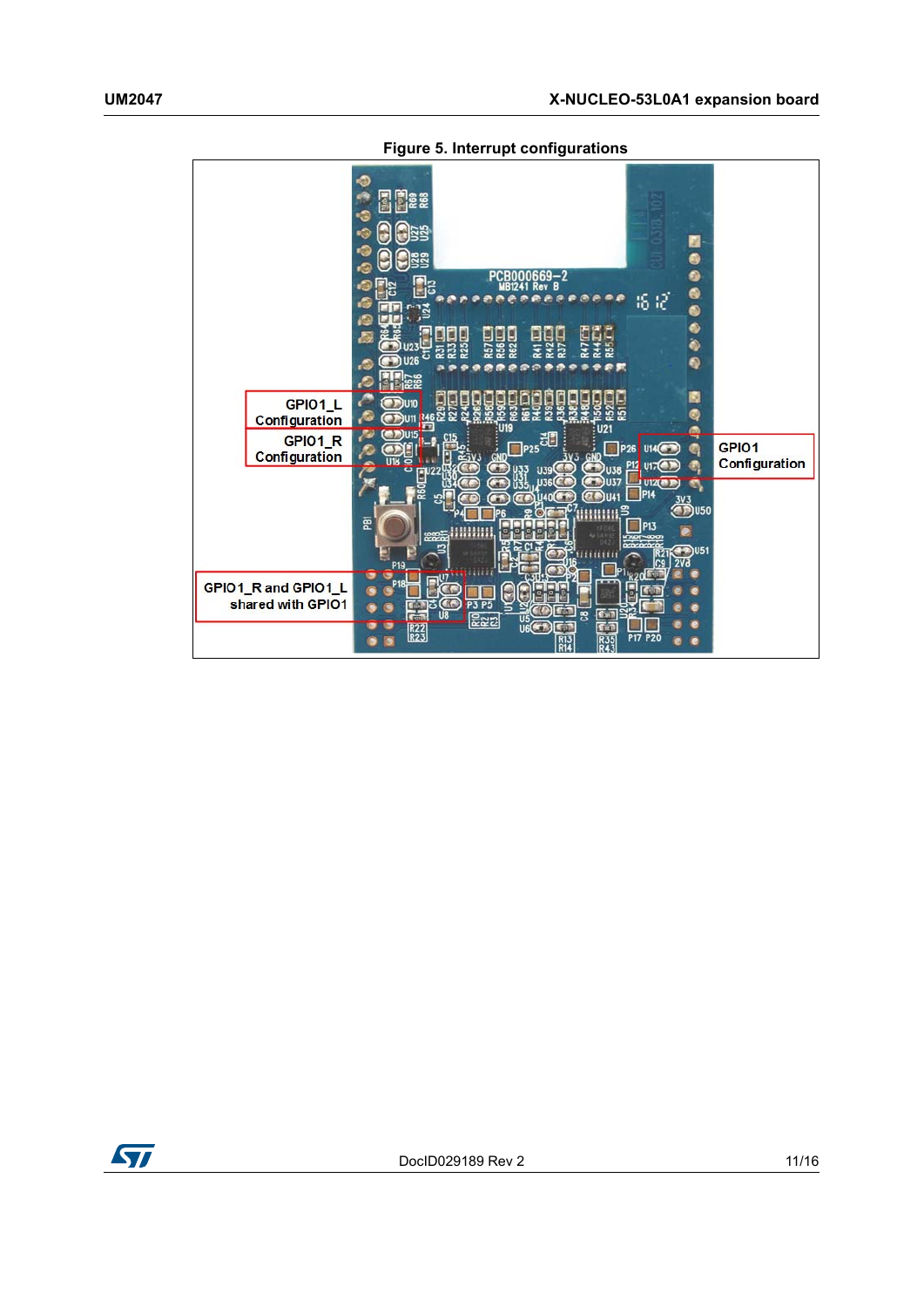## <span id="page-11-0"></span>**3.4 Integrated device pinning**



#### **Figure 6. Integrated device pinning**

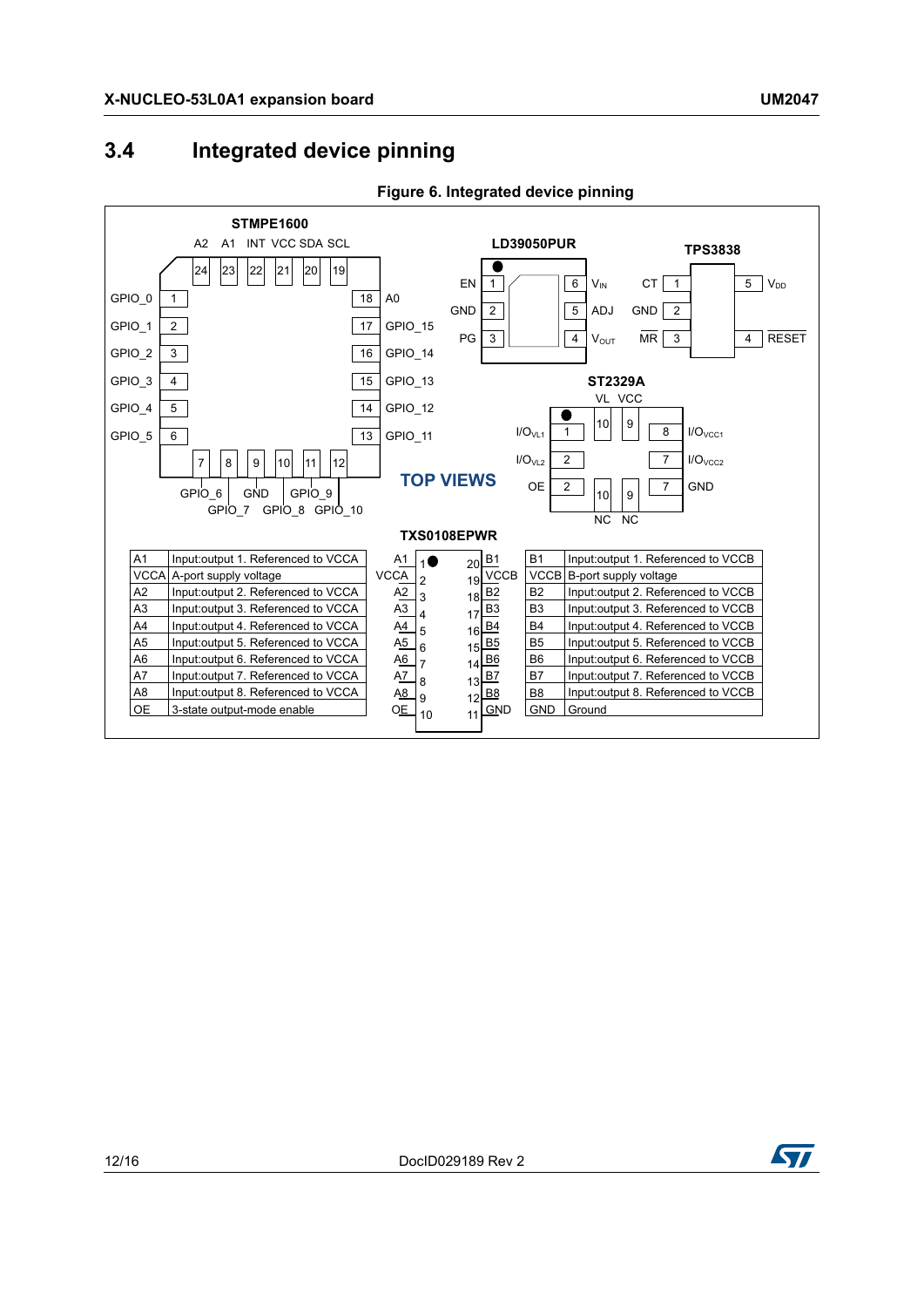# <span id="page-12-0"></span>**4 VL53L0X satellite**

The VL53L0X satellites are supplied at 2.8V by the regulator present on the X-NUCLEO-53L0A1 expansion board.



**Figure 7. VL53L0X satellite schematic**

The VL53L0X satellites can be directly plugged onto the X-NUCLEO-53L0A1 expansion board through the two 10 pin connectors or connected to the board through flying leads.

When connected through flying leads, developers should break off the mini PCB from the satellite board, and use only the "VL53L0X mini PCB" which benefits from a smaller form factor for an easier integration into customers devices.

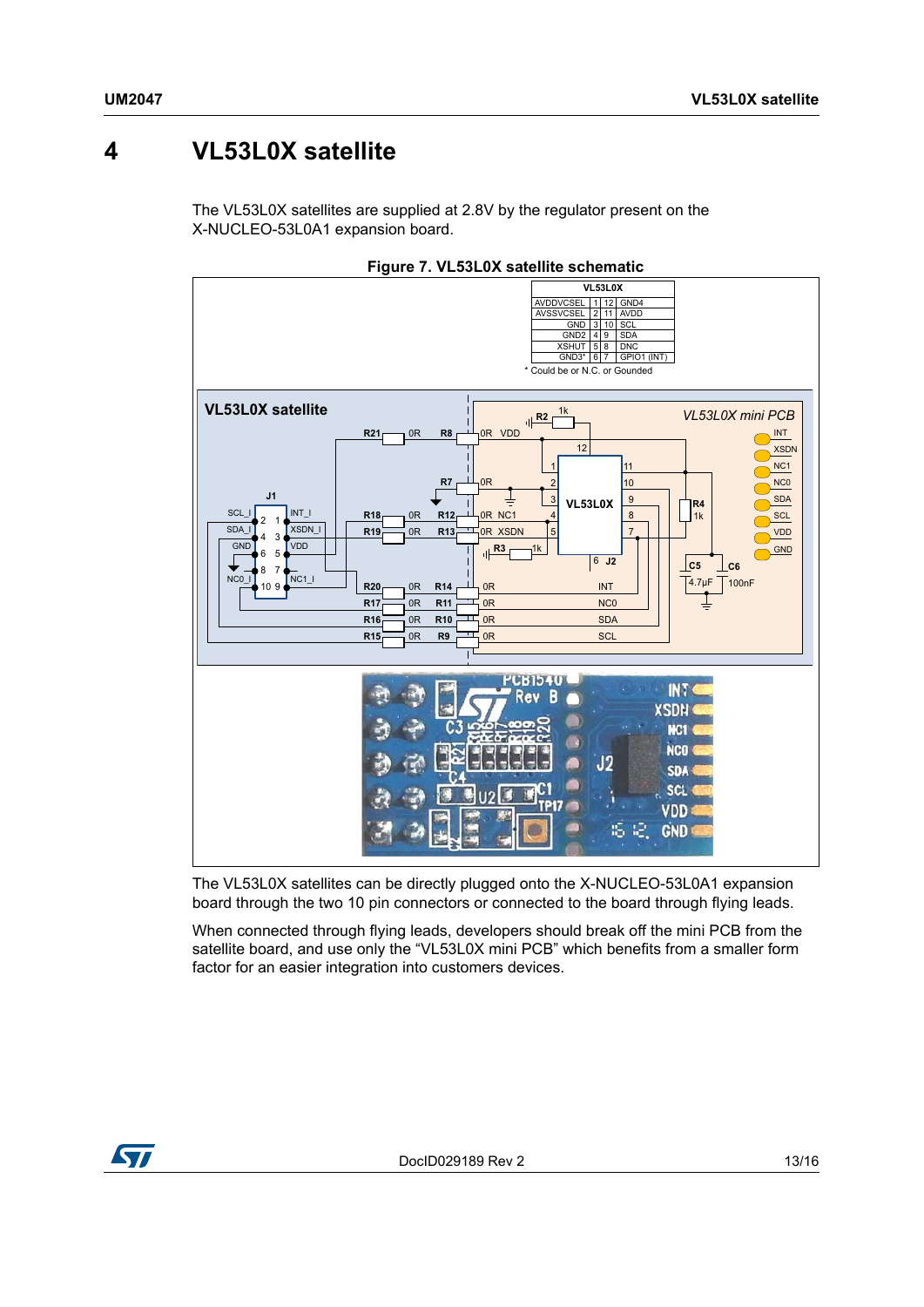

**Figure 8. VL53L0X mini PCB flying lead connection to X-NUCLEO-53L0A1 expansion board**

# <span id="page-13-0"></span>**5 Safety**

## <span id="page-13-1"></span>**5.1 Electrostatic precaution**

**Figure 9. Electrostatic logo**



You should exercise electrostatic precautions, including using ground straps when using the X-NUCLEO-53L0A1 expansion board. Failure to prevent electrostatic discharge could damage the device.

## <span id="page-13-2"></span>**5.2 Laser considerations**

The VL53L0X contains a laser emitter and corresponding drive circuitry. The laser output is designed to remain within Class 1 laser safety limits under all reasonably foreseeable conditions including single faults in compliance with IEC 60825-1:2014 (third edition). The laser output will remain within Class 1 limits as long as the STMicroelectronics recommended device settings are used and the operating conditions specified in the datasheet are respected. The laser output power must not be increased by any means and no optics should be used with the intention of focusing the laser beam.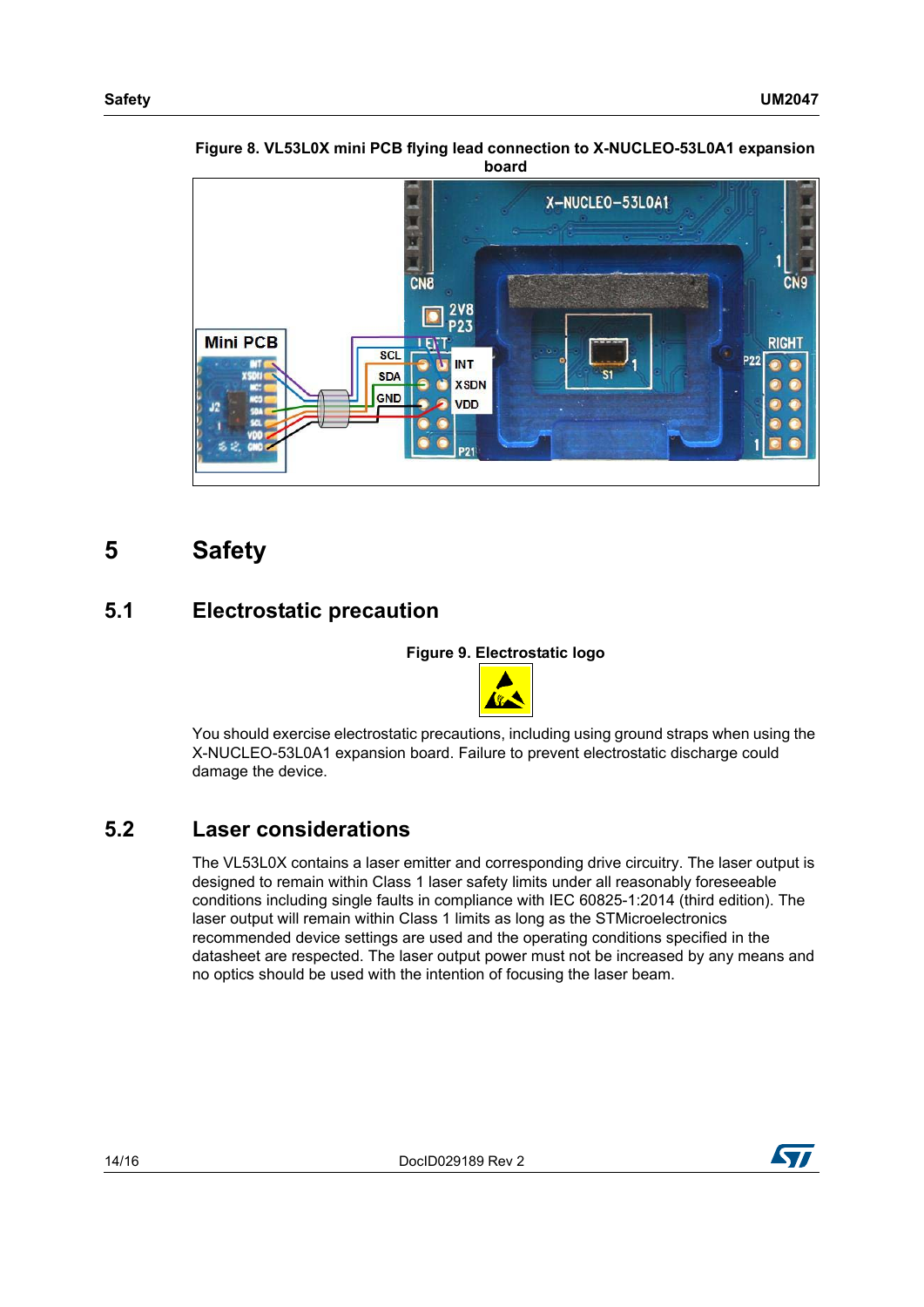### **Figure 10. Class 1 laser product label**



# <span id="page-14-0"></span>**6 Revision history**

### **Table 6. Document revision history**

| <b>Date</b> | <b>Revision</b> | <b>Changes</b>                      |
|-------------|-----------------|-------------------------------------|
| 18-May-2016 |                 | Initial release.                    |
| 25-May-2016 |                 | Update Table 2: Document references |